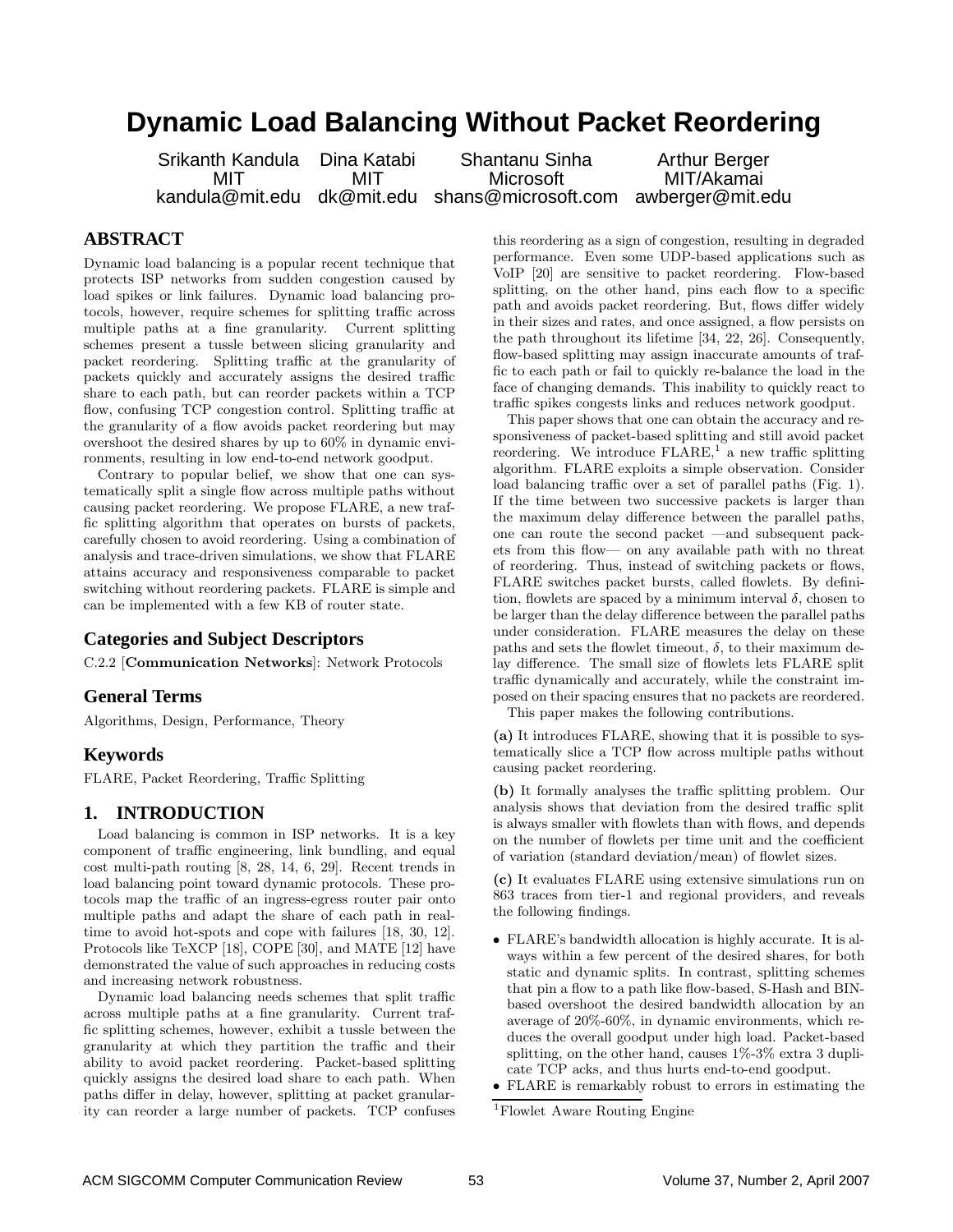

Figure 1: As long as the inter-packet spacing is larger than the delay difference between the two paths, one can assign the two packets to different paths without risking packet reordering.

delay difference of the parallel paths. It operates correctly even with an estimation error as high as 100ms, a value larger than the coast-to-coast round trip delay.

• FLARE's state overhead is small. On all of the 863 traces examined (with link capacities upto 10Gbps), FLARE can track flowlets with a hash table of approximately 1000 entries, which fits in a few KB of memory. Further, the state required scales roughly linearly with link capacity.

With its responsiveness and robustness against packet reordering, FLARE enables a new generation of dynamic load balancing schemes such as TeXCP [18] and COPE [30] to deliver its potential. Further, its simplicity and low-overhead make it easy to implement and use in routers.

## **2. RELATED WORK**

The work closest to FLARE is in the context of circuit and optical switching It observes that switching user-data bursts allows circuits to be established once for each burst, and a single routing table look-up to be made for the entire burst [4]. FLARE's novelty stems from switching bursts to achieve responsive load balancing without packet reordering.

In datagram networks, a few proposals for traffic splitting forward packets onto multiple paths using a form of weighted round-robin or deficit round robin [27] scheduling. These schemes cause significant packet reordering and thus are not used in practice. Alternative schemes avoid packet reordering by consistently mapping packets from the same flow to the same path. Commercial routers [11, 17] implement the Equal-Cost Multipath (ECMP) feature of routing protocols such as OSPF and IS-IS. Hash-based versions of ECMP divide the hash space into equal-size partitions corresponding to the outbound paths, hash packets based on their endpoint information, and forward them on the path whose boundaries envelop the packet's hash value [9, 29]. Though these schemes provide a good performance when operating with static load balancing, they are unsuitable for the emergent dynamic load balancing protocols [18, 30], where they may overshoot the desired load by as much as 60% (as shown in §9.5).

A few papers analyze the performance of various splitting schemes. Cao et al. [9] evaluate the performance of a number of hashing functions used in traffic splitting. Rost and Balakrishnan [25] evaluate different traffic splitting policies, including rate-adaptive splitting methods.

Related work also exists in the area of load balancing [18, 12, 29, 31, 13]. Load balancing needs to split traffic across multiple paths. Recent proposals, such as TeXCP [18], COPE [30] and MATE [12], focus on dynamic approaches where the desired split adapts to changes in the observed load. This form of dynamic load balancing stresses current traffic splitting schemes, which cannot quickly adapt the amount of traffic on each path. FLARE provides an ideal traffic splitting scheme for these dynamic load balancing algorithms because it quickly and accurately matches the desired traffic split, while limiting packet reordering.

Of relevance to our work are recent efforts on improving TCP's robustness to packet reordering [21, 7, 33, 1]. If the future TCP would be completely immune to packet reordering, a packet-based splitting technique would outperform all other approaches. However, there is no indication such a TCP will be deployed in the near future. Until then, there is a need for an accurate traffic splitting mechanism with minimal reordering.

## **3. SPLITTING PROBLEM**

The traffic splitting problem is formalized as follows [25]. The aggregate traffic arriving at a router, at rate  $R$ , is composed of a number of distinct transport-layer flows of varying rates. Given N disjoint paths that can be used concurrently, and a split vector  $\vec{F} = (F_1, F_2, ..., F_N)$ , where  $F_i \in [0, 1]$  and  $\sum_{i=1}^{i=N} F_i = 1$ , find a packet-to-path assignment such that the traffic rate on path i is equal to  $F_i \times R$ .

The splitting problem is a key component of the general problem of load balancing. In addition to a traffic splitter, balancing the load across multiple paths requires a mechanism to find the splitting vector  $\vec{F}$ . The splitting vector may be static as in the case of balancing the load across a link bundle connecting two routers. It might also dynamically adapt to the congestion state along each path. This paper assumes that the splitting vector is either statically configured or dynamically provided by one of the recently proposed traffic engineering solutions [18, 29, 12, 30].

#### **4. FLOWLET SWITCHING**

This section proposes *flowlet-based splitting* which aims to combine the responsiveness of packet-based splitting with the ability of flow-based splitting to avoid packet reordering.

A flowlet is a burst of packets from a given transport layer flow. Flowlets are characterized by a timeout value, δ, which is the minimum inter-flowlet spacing, i.e., packet spacing within a flowlet is smaller than  $\delta$ .

Flowlet-based splitting exploits a simple observation. Consider the scenario in Fig. 1 where a set of parallel paths diverge at a particular point and converge later. Each path contains some number of hops. Given two consecutive packets in a flow, if the first packet leaves the convergence point before the second packet reaches the divergence point, one can route the second packet —and subsequent packets from this flow— on to any available path with no threat of reordering. Thus, by picking flowlet timeout larger than the maximum latency of the set of parallel paths, consecutive flowlets can be switched independently with no danger of packet reordering. In fact, for any set of parallel paths, we can further tighten the timeout value to the difference between the maximum and minimum path latencies. We call this maximum delay difference, the Minimum Time Before Switch-ability (MTBS). As long as the flowlet timeout,  $\delta$ , is larger than the MTBS, flowlet switching does not cause packet reordering.

## **5. FLOWLET AWARE ROUTING ENGINE**

FLARE is a traffic splitting mechanism. It resides on a router that feeds multiple parallel paths. It takes as input a split vector that could change over time. Upon receiving a packet, FLARE determines the best path along which to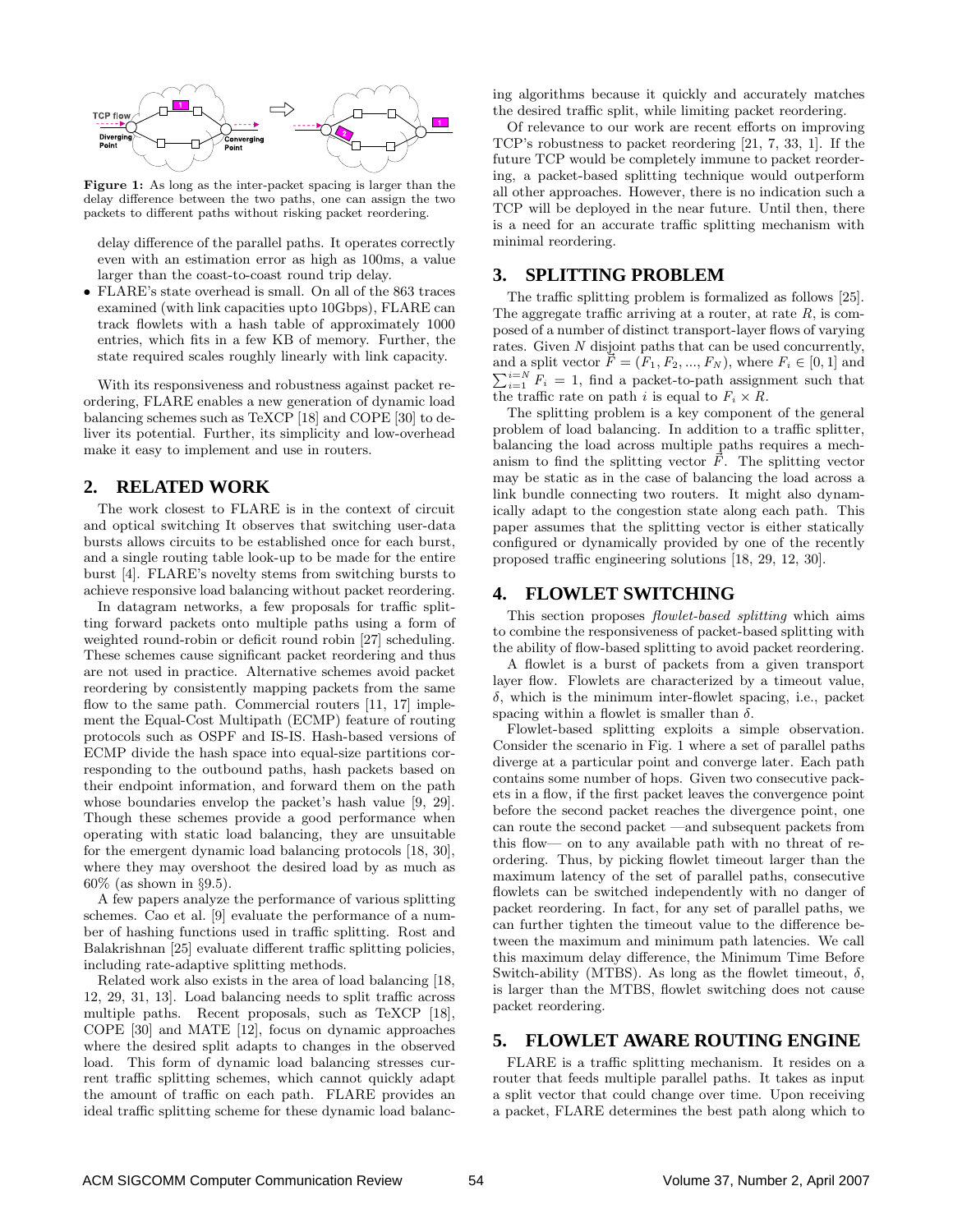route the packet to achieve the desired split vector, and forwards the packet appropriately.

FLARE relies on the flowlet abstraction to dynamically and accurately split traffic along multiple paths without causing reordering. FLARE has these three components.

(a) MTBS estimator: FLARE uses periodic pings to estimate the delay difference between the parallel paths across which it splits the traffic. It smoothes the estimate using an exponential running average. FLARE sets the flowlet timeout value  $\delta$  to the maximum delay difference between the parallel paths. This allows FLARE to assign flowlets of the same flow to different parallel paths without reordering packets. Of course, the delay estimate may contain errors and variations. In §9.2, we use a large and diverse set of trace-driven experiments to show that FLARE is robust to such estimation errors.

(b) Flowlet-to-path assignment: FLARE uses a hash table that maps flowlets to paths. Each table entry contains two fields last seen time and path id. When a packet arrives, FLARE computes a hash of the source IP, destination IP, source port and destination port. (The authors of [9] recommend a CRC-16 hash.) This hash is used as the key into the flowlet table. If the current time is smaller than last seen time +  $\delta$ , the packet is part of an already existing flowlet. In this case, the packet is sent on the path identified by path id and last seen time is set to current time. Otherwise, the packet begins a new flowlet and may be assigned to a new path. FLARE maintains a token counter for each path to estimate how far the path is from its desired load. It assigns new flowlets to the path with the maximum number of tokens, sets path id to the new path id, and sets last\_seen\_time to current time.

(c) Token-counting algorithm: The token-counting algorithm estimates how far a path is from its desired allocation. FLARE assigns a token counter,  $t_i$ , to each path, i, of the set of parallel paths. The counter accumulates credits proportionally to how far the path is from its desired load. In particular, for every packet of size  $b$  bytes, all token counters are updated as follows:

$$
t_i = t_i + F_i \times b, \qquad \forall i \tag{1}
$$

where  $F_i$  is the fraction of the load to be sent on path i. The packet is assigned to a path according to the flowlet-to-path assignment algorithm. Once the packet has been assigned to a particular path  $j$ , the corresponding token counter is decremented by the size of the packet:

$$
t_j = t_j - b. \tag{2}
$$

The intuition behind the token counting algorithm is simple. The token counters succinctly track the cumulative effect (deficit) of past assignment decisions – the fewer the bytes a tunnel gets, compared to its desired share, the larger its number of tokens. To correct for this deficit, whenever a new flowlet arrives, it is assigned to the tunnel with the maximum number of remaining tokens. But, it is also undesirable to correct for decisions that have been made a long time in the past. To bound the duration for which history is maintained, FLARE introduces the notion of a measurement interval (which defaults to 0.5s). Every measurement interval, the token counters are reset allowing the splitter to get a fresh start.

## **6. ANALYSIS**

We formally analyze flowlet-based splitting to understand the parameters controlling its performance.

#### **6.1 Probabilistic Traffic Assignment**

We analyze a splitting algorithm that assigns units of traffic –packets, flowlets, flows– to paths with probabilities proportional to the desired split vector; i.e., assign a traffic unit to path i with probability  $f_i$ , where  $f_i$  is the desired load share for path  $i$ . We are interested in how far the amount of traffic assigned to a path is from its desired load.

We begin by defining some random variables. Let  $S_i$  denote the size of the  $j<sup>th</sup>$  unit, and  $I_j^i$  be an indicator variable that is 1 if the  $j<sup>th</sup>$  unit is assigned to path i and 0 otherwise. Let  $N(t)$  be the number of traffic units to arrive over the interval  $(0, t]$ . At time t, the deficit of a path is defined as:

$$
D_i(t) = \frac{\sum_{i=1}^{N(t)} (I_j^i - f_i) S_j}{E[\sum_{j=1}^{N(t)} S_j]}.
$$

The definition of deficit is intuitive; the numerator captures the difference between the amount of traffic assigned to the path  $\sum_{j} I_j^i S_j$ , and its desired load share  $\sum_j f_i S_j$ . To make the quantity dimensionless, we normalize by the expected volume of traffic to arrive by time t.

THEOREM 6.1. A path's deficit is bounded from above:

$$
P(|D_i(t)| > \epsilon) < \frac{1}{4\epsilon^2 E[N(t)]} \left( \left(\frac{\sigma_S}{\mu_S}\right)^2 + 1 \right), \quad (3)
$$

where  $\sigma_S$  and  $\mu_S$  are the standard deviation and mean of the traffic unit size, respectively.

#### Proof A proof is given in Appendix A.

Equation 3 identifies two reasons why flowlet-based splitting should do better than flow-based splitting. It shows that the deviation from desired split depends on two parameters: the number of traffic units  $N(t)$ , and the coefficient of variation  $\frac{\sigma_S}{\mu_S}$ . Since any flow will generate at least one flowlet, and in most cases many,  $N(t)$  is significantly larger for flowlets than flows, making deviations from desired load less likely under flowlet-based splitting. Indeed, our traces show that  $N(t)$  is more than an order of magnitude larger for flowlets than for flows (see Fig. 3). As for the coefficient of variation,  $\frac{\sigma_S}{\mu_S}$ , we can compute this value from the empirical distribution of flow-size and flowlet-size distributions seen in our traces. Fig. 2 compares these values showing that the coefficient of variation for flowlet sizes is always smaller than that for flow size. Thus, overall, deviations from desired splits are an order of magnitude less likely with flowlet-based splitting than with flow-based splitting.

Using the Chebyshev inequality does not usually yield tight bounds. But in our case, Eq. 3 is useful to compare flowlets with flow switching. Also, for a deviation error  $\epsilon$ , the bound gets tighter as the measurement interval  $t$  increases.

Next, we show analytically that the deviation from the desired split is smaller for flowlets than flows.

THEOREM 6.2. For any sample path of flows, and for which the flows are partitioned into flowlets, the upper bound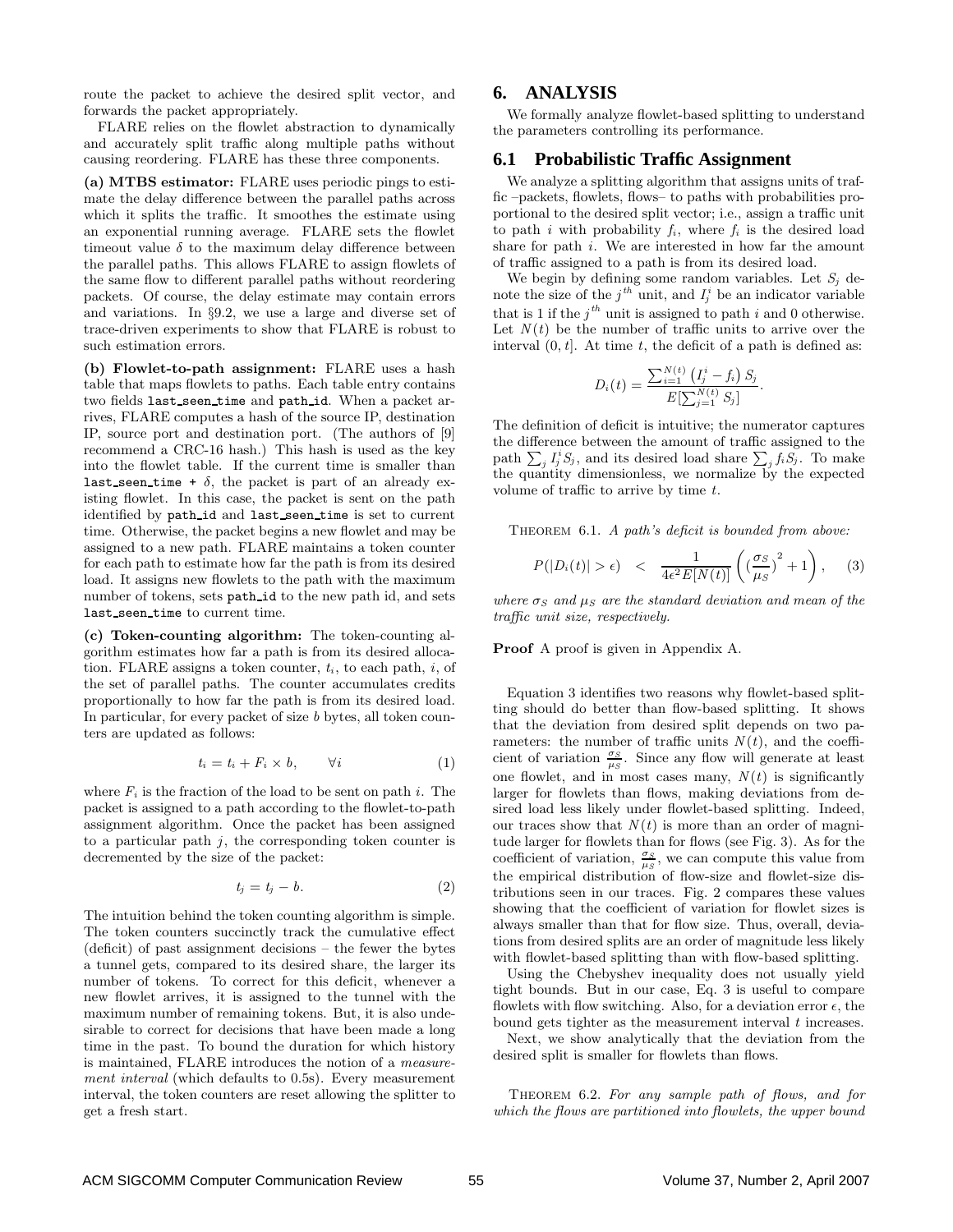| <b>Trace Type</b> | $\rm{\textbf{Date}}$       | Length $(s)$ | of Traces<br># | Packets    | Flows<br>#        | Flow<br>Avg. | % Bytes Non-TCP |
|-------------------|----------------------------|--------------|----------------|------------|-------------------|--------------|-----------------|
|                   |                            |              |                | $(x 10^6)$ | 5pkts (x $10^3$ ) | Rate (Kbps)  |                 |
| Peering           | Mar'03                     | 720          | 2              | 9.15       | 242.00            | 6.10         | 7.97%           |
| $_{\rm LCSout}$   | $\overline{\text{May'}03}$ | 3600         | 336            | 25.40      | 102.30            | 79.16        | $1.57\%$        |
| NLANR-1           | Mar'04                     | 90           | 15             | 7.30       | 67.81             | 68.11        | 13.10%          |
| NLANR-2           | Apr'03                     | 90           | 20             | 1.69       | 1.84              | 185.58       | 12.10%          |
| $Level2-ISP$      | Apr'03                     | 3600         |                | 1.48       | 16.39             | 5550.00      | 8.87%           |
| HighCap Peering   | Apr'03                     | 284          | 2              | 4.06       | 91.60             | 13.77        | $12.50\%$       |
| LowCap Peering    | Oct'02                     | 57600        |                | 44.87      | 546.00            | 34.60        | 22.40\%         |
| LBNL              | Sep'05                     | 7200         | $\Omega$       | 127        | 810.87            | 398.79       | $0.00\%$        |
| CESCA             | Feb'04                     | 300          | 40             | 31.8       | 432.22            | 46.49        | 0.75%           |
| <b>CENIC</b>      | Mar'05                     | 600          | 261            | 19.98      | 90.61             | 166.43       | $1.00\%$        |
| NLANR-3           | Jan04                      | 300          | 133            | 6.48       | 37.47             | 199.31       | $2.11\%$        |
| Abilene           | Jun'04                     | 600          | 50             | 61.47      | 201.17            | 71.00        | 15.46%          |

Table 1: Packet Traces used in evaluation. We used 863 packet traces highly diverse in collection points, flow rates and flow sizes. LCSout, LBNL and CESCA are access links at MIT, Lawrence Berkeley Labs and Univ. of Catalunya, Spain. NLANR-1 (610Mbps), NLANR-2 (155Mbps), NLANR-3 (10Gbps), CENIC (10Gbps), Abilene (10Gbps) are backbone links. Level2-ISP is an internal link at a small commercial ISP. The rest are *peering links* of different capacities.

in  $(3)$  is always smaller for flowlets than flows, *i.e.*:

$$
\frac{\left(\left(\frac{\sigma_S^{flowlet}}{\mu_S^{flowlet}}\right)^2 + 1\right)}{4\epsilon^2 N(t)^{flowlet}} \quad < \quad \frac{\left(\left(\frac{\sigma_S^{flow}}{\mu_S^{flow}}\right)^2 + 1\right)}{4\epsilon^2 N(t)^{flow}},\tag{4}
$$

where for the given sample path,  $N(t)$  is the realized number of flows and flowlets, and  $\mu$  and  $\sigma$  are the realized sample mean and standard variation of flow and flowlet sizes.

Proof The proof is given in Appendix B.

The derivation of the above inequality makes no assumptions about the variability of the flow sizes, but only requires a conservation of mass assumption that the sum of flow sizes equals the sum of flowlet sizes. Thus, inequality 4 holds even for the (non-realistic) hypothetical scenario of constant flow sizes, for which the variance would be 0.

## **6.2 Analyzing FLARE's Token Counter Algorithm**

We now shift attention to the advantages of FLARE's token counting algorithm, described in  $\S5(a)$ . It is known that using feedback about past decisions achieves better accuracy [27]. Here, we have the following conjecture.

CONJECTURE 1.  $FLARE's$  token-counting algorithm has the property that at all times and for all paths, the deviation, measured in bytes, from the ideal split is less than or equal to the maximum size of the splitting unit (packet, flowlets, flows).

Though we do not have a proof, we have conducted many numerical tests to check the validity of the above conjecture. For example, splitting million random-sized units among ten paths and repeating for thousand different random split functions did not yield a counter-example.

#### **7. EVALUATION ENVIRONMENT**

We evaluate FLARE using trace-driven simulations. Our dataset is large and diverse. It contains 863 packet traces collected at tier-1 and regional ISPs, in US and Europe. Table 1 summarizes our dataset.



Figure 2: Comparing the Coefficient of Variation (standard deviation/mean) of flowlet size with flow size. Flowlets have a smaller coefficient of variation therefore their deviation from the desired bandwidth shares are also smaller, as shown in Eq. 3.

(a) Compared Splitting Schemes: We compare FLARE against four prior traffic splitting schemes, which are summarized in Table 2.

- Packet-Based Splitting: We use Deficit Round Robin to simulate packet-based traffic splitting [27], which is highly accurate [25].
- Flow-Based Splitting: We simulate flow-based splitting by assigning each new flow to the path farthest away from its desired traffic share, and retaining the assignment for the duration of the flow.
- S-HASH Splitting: We also simulate a static-hash splitting scheme (S-HASH) by hashing the arriving packet's source and destination IP addresses and ports into a large space, then allocating the hash space to the various paths proportionally to their desired traffic shares [25].
- Bin-Based Splitting: Finally, we test a bin-based scheme that hashes flows into a small number of bins, typically 16, and assigns bins to paths proportionally to the desired split. This approach is used in Cisco and Juniper routers [11, 17].

(b) Simulation Setup: We assume the router at which the trace is collected to be feeding multiple parallel paths, and splitting the traffic among them according to a desired split vector. We evaluate how well FLARE tracks the desired splits without reordering packets.

Our simulations use three parallel paths for balancing the load. To stress FLARE, we simulate parallel paths with a large difference in their delays. Unless stated differently, the MTBS is 50ms (a value close to coast-to-coast round trip time). Our experiments use both a static vector  $\vec{F}_s =$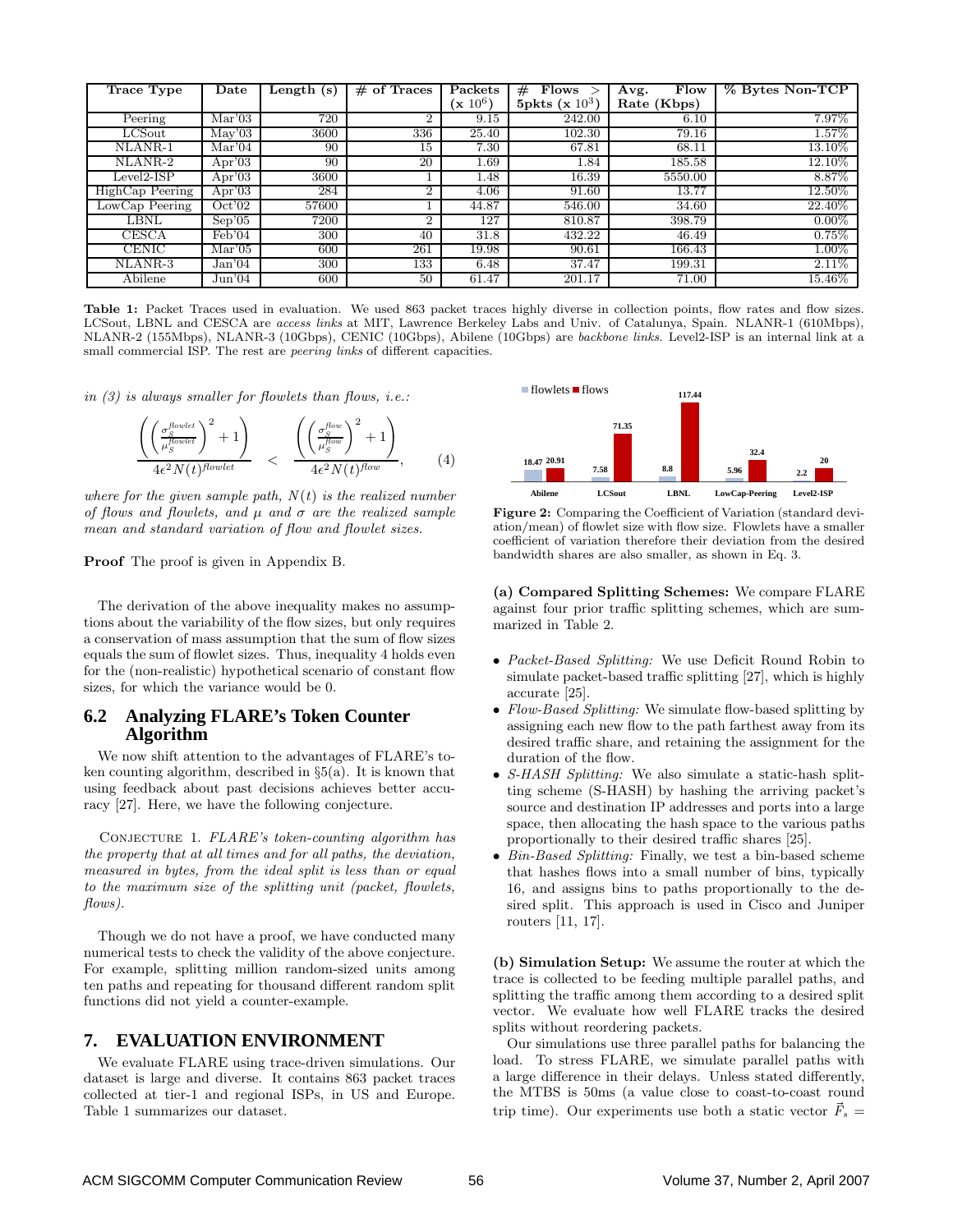| Technique      | Reorder | Overhead       | <b>Dynamically Adapt</b> |
|----------------|---------|----------------|--------------------------|
| Packet-        | Yes     |                | Yes                      |
| Based          |         |                |                          |
| Flow-          | No      | per flow state | mildly                   |
| Based          |         |                |                          |
| Bin-           | Yes     | $#$ of bins    | mildly                   |
| Based          |         |                |                          |
| Hash-          | No      |                | No                       |
| Based          |         |                |                          |
| Flowlet-       | hardly  | 5KB Table      | $_{\rm Yes}$             |
| $_{\rm Based}$ | any     |                |                          |

Table 2: The Splitting Techniques Compared in this Paper

 $(.3, .3, .4)$ , and dynamic vectors

 $\vec{F}_d(t) = .13(1, 1, 1) + .6(sin^4x, sin^2x \cdot cos^2x, cos^2x),$ 

where  $x(t) = \frac{2\pi t}{p}$ . In particular, to evaluate responsiveness, we use two dynamic split vectors,  $\vec{F}_{d1}$ , which reflects changes over long time scales ( $p=40$ min), and  $\vec{F}_{d2}$ , which reflects changes over short time scales  $(p=4\text{min})$ . The amplitude and period of these vectors are chosen based on [2, 10] to reflect traffic variations reported in the Internet.

(c) Performance Metrics: We use the following metrics.

• Splitting Error: An optimal traffic splitting policy ensures that path i receives the desired fraction of the traffic  $F_i$ , on any timescale. In practice, the actual fraction of traffic sent on  $i, F'_i$ , deviates from the desired share. We measure the splitting error as:

$$
\begin{array}{rcl}\n\text{Error} & = & \frac{1}{N} \sum_{i=1}^{N} \frac{|F_i - F_i'|}{F_i}, \\
\text{Accuracy} & = & 1 - \text{Error}.\n\end{array}
$$

Here,  $N$  is the number of parallel paths among which the traffic is divided. The graphs report the average error over non-overlapping windows of 300ms. We choose this window because routers usually buffer 300ms worth of traffic. Errors over longer intervals can cause packet drops. Note that splitting error for the dynamic split vectors  $\vec{F}_{d1}$  and  $\dot{F}_{d2}$  measures responsiveness of the techniques.

• Reordering Measure: In our trace-driven simulations, we estimate the disturbance of a certain splitting algorithm as the probability that a packet triggers 3 dup-acks due to the reordering caused by the splitting scheme. While other measures exist [6], we chose this measure because TCP fast-retransmit treats 3-dup-acks as a congestion signal, and reacts to it by entering a recovery state.

(d) Closed-Loop Simulations: Trace-driven simulations capture the characteristics of Internet traffic, but cannot observe how TCP's congestion control interacts with FLARE. Thus, in §9.4, we present the results of closed-loop simulations that use the ns-2 TCP implementation and a FLARE module. We use the packet traces in Table 1 to obtain distributions of flow sizes and flow inter-arrival times, which we use to generate simulated flow arrivals and the corresponding transfer sizes. However, within a flow, the packet arrivals and the congestion windows are dictated by the events that occur during a simulation.

## **8. EMPIRICAL STUDY OF FLOWLETS**

One can argue that switching flowlets from one path to another should not reorder packets. But for this observation to be beneficial, it should be possible to divide a flow into many small flowlets. Even more, since most of the bytes are in long TCP flows [34], for FLARE to achieve good performance the origins of flowlets cannot be limited to short flows, flows that are just starting with a small window of one or two packets, or flows that are suffering timeouts. Unless the long TCP flows arrive in short bursts, flowlet-based splitting will not show a major performance improvement over flow-based splitting.

#### **8.1 Do flowlets really exist?**

First, we look at how the number of flowlets increases with the flow size. Fig. 3 plots the average number of flowlets per flow as a function of the flow size. The figure shows data from all traces combined. It shows that large flows do get chopped into many small flowlets. Indeed, even if FLARE sets flowlet timeout to 50ms, (i.e., the paths over which FLARE is balancing the load differ in their delays by as much as 50ms), large flows are still chopped to many small flowlets. Fig. 4 lends further proof to the viability of flowlet switching. It plots the cumulative distribution of traffic bytes vs. flowlet (and flow) sizes over all our traces. Note that more than 60% of the data bytes are contained in small flowlets  $\langle 25KB, a$  significant improvement from the about 5% of the bytes that are contained in flows  $\langle 25KB \rangle$ .

#### **8.2 Where do flowlets come from?**

In fact, the main origin of flowlets is the burstiness of TCP at RTT and sub-RTT scales. Prior work has shown that a TCP sender tends to send a whole congestion window in one burst or a few clustered bursts and then wait idle for the rest of its RTT. This behavior is caused by ack compression, slow-start, and other factors [16, 32, 35]. This burstiness enables a FLARE router to consider a long TCP flow as a concatenation of short flowlets separated by idle periods, which is necessary for the success of flowlet-based splitting.

Fig. 5 supports this argument. It is computed using all of our traces for  $\delta$ =MTBS=50 ms. The figure plots the time between arrivals of two consecutive flowlets from the same flow normalized by the RTT of the flow (RTT is computed using the MYSTERY TCP analyzer [19]). The graph shows that the vast majority of flowlets are separated by less than one RTT, indicating that a flowlet is usually a congestion window or a portion of it.

Though we focus on TCP, evidence from traces shows that flowlets exist even in non-TCP traffic. Perhaps the predominant source of burstiness is interrupt coalescing – modern OS'es handle multiple pending interrupts at a time to reduce the overhead of taking an interrput. This means packets that arrive at a NIC close to each other in time appear to the kernel as if they arrived back to back. Other sources of burstiness include silence suppression (in VoIP over UDP) and user think times (in persistent HTTP).

#### **9. FLARE'S PERFORMANCE**

Now that we have established the abundance of flowlets in Internet traffic, we evaluate FLARE's performance.

#### **9.1 FLARE's Accuracy**

First, we show that FLARE accurately matches the desired split even when the maximum delay difference between the paths, MTBS, is excessively large. Fig 6 shows the splitting error as a function of flowlet timeout,  $\delta$ , averaged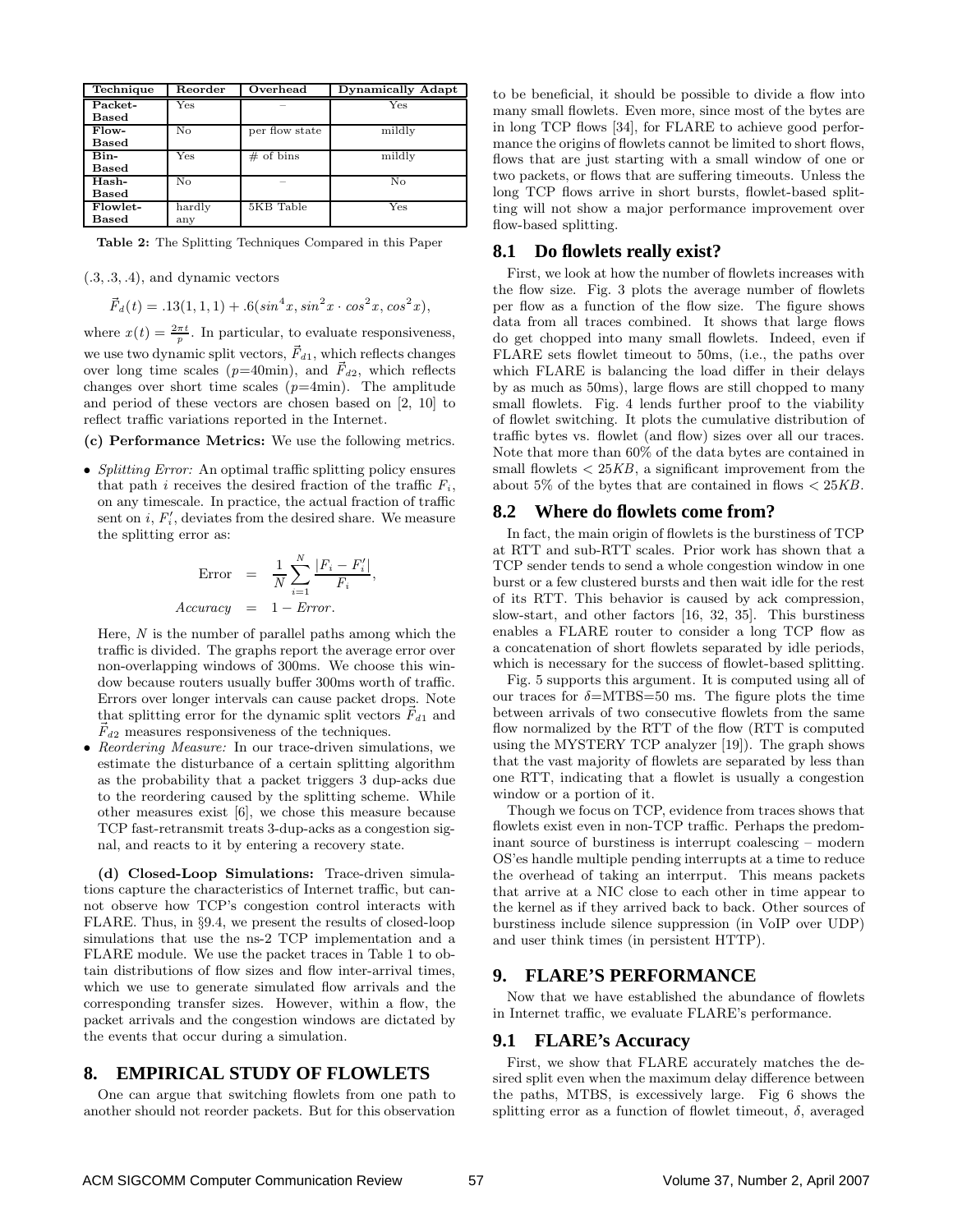

Figure 3: The average number of flowlets in a flow vs. flow size in bytes. Figure shows that large flows that contain most of the bytes also break up into many smaller flowlets.



Figure 4: More than 60% of bytes are in flowlets of size smaller than 25KB. This shows that the concept of flowlets shifts most of the bytes to smaller units, which can be independently switched. The solid lines are the fraction of total bytes(CDF) vs. Flowlet size averaged over all traces.



Figure 6: FLARE is accurate. For any MTBS  $<$  100ms, flowlet splitting produces good accuracy. The figure shows the splitting errors as a function of flowlet timeout interval  $\delta$  for the static,  $\vec{F}_{s},$ the mildly dynamic,  $\vec{F}_{d1}$ , and the dynamic  $\vec{F}_{d2}$  split functions.

over all traces. Since FLARE sets  $\delta = MTBS$ , the figure also presents the error as a function of increased MTBS. The figure shows results for the split vectors:  $\dot{F}_s$ ,  $\dot{F}_{d1}$ , and  $\vec{F}_{d2}$ . Note that when  $\delta = 0$  we have packet-based splitting, whereas when  $\delta \to \infty$  we obtain flow-based splitting. The figure shows that flowlet-based splitting achieves an accuracy comparable to packet-based splitting, as long as  $\delta$  <100 ms, i.e., the paths' MTBS is less than 100ms. Given typical values for one-way delay in the Internet (e.g., coastto-coast one-way delay is less than 40ms), a delay difference <100ms should apply to many possible sets of parallel paths. Also note that the errors of flow-based splitting –i.e.,  $\delta = \infty$ – range between 20% and 70% depending on the dynamism of the desired split.

Why Flowlet Splitting is Accurate? First, there are many more flowlets than flows, leading to many opportunities to rebalance an imbalanced load. Table 3 shows that flowlet arrival rates are an order of magnitude higher than flow arrival rates, in our traces. This means that in every second, flowlet-based splitting provides an order of magnitude more opportunities to rebalance an incorrect split than with flow-based splitting. Second, as shown in Fig. 4, most of the bytes are in small flowlets, allowing load rebalancing at a much finer granularity than at the size of a flow.

#### **9.2 Robustnessto Errorsin MTBS Estimation**

FLARE uses periodic pings to estimate the MTBS of the paths across which it balances the load. It sets the flowlet timeout  $\delta$  to the estimated MTBS. If the MTBS is underestimated, FLARE would operate with a flowlet timeout smaller than the actual MTBS, i.e.,  $\delta < MTBS$ . In this case, there are no guarantees that packet reordering does



Figure 5: CDF of flowlet interarrival time normalized by the corresponding RTT. About 68% of the bytes are in flowlets that are separated by smaller than one RTT, indicating that most of these flowlets are a whole or a portion of a congestion window.



Figure 7: Percentage of packets that lead to three duplicate acks vs. flowlet timeout interval (DELTA  $\delta$ ) and the error in estimating the actual MTBS,  $MTBS - \delta$ . With packet-based splitting up to 1% of the packets trigger TCP window reduction which is close to the loss rate in the Internet. FLARE with  $\delta=$  $50\,ms$  causes  $\lt$  .06% re-ordering, even when the actual MTBS is larger than  $\delta$  by 100ms.



Figure 8: Topology used in the closed-loop experiments.

not occur. This section uses experimental data to show that FLARE is robust to errors in the MTBS estimate.

Fig. 7 shows the probability of mistakenly triggering TCP 3 dup acks, as a function of  $MTBS - \delta$  and  $\delta$ , for the case of 3 paths with a split vector  $\vec{F}_s$ , and path latencies  $(x, x +$ 0.5  $MTBS, x + MTBS$ ). The figure shows that FLARE is tolerant to bad estimates of MTBS, i.e., the probability of 3-dup acks is negligible even for large values of MTBS − δ. In particular, Fig. 7 shows that for any δ > 50ms, the percentage of packets that trigger a TCP window reduction is less than 0.06%, even when the error in estimating the MTBS is as large as 100ms. The impact of such reordering is negligible in comparison with typical drop probabilities in the Internet [23, 3], and thus on average is unlikely to affect TCP's performance.

The combination of the results in this section and in the previous section show that by setting delta to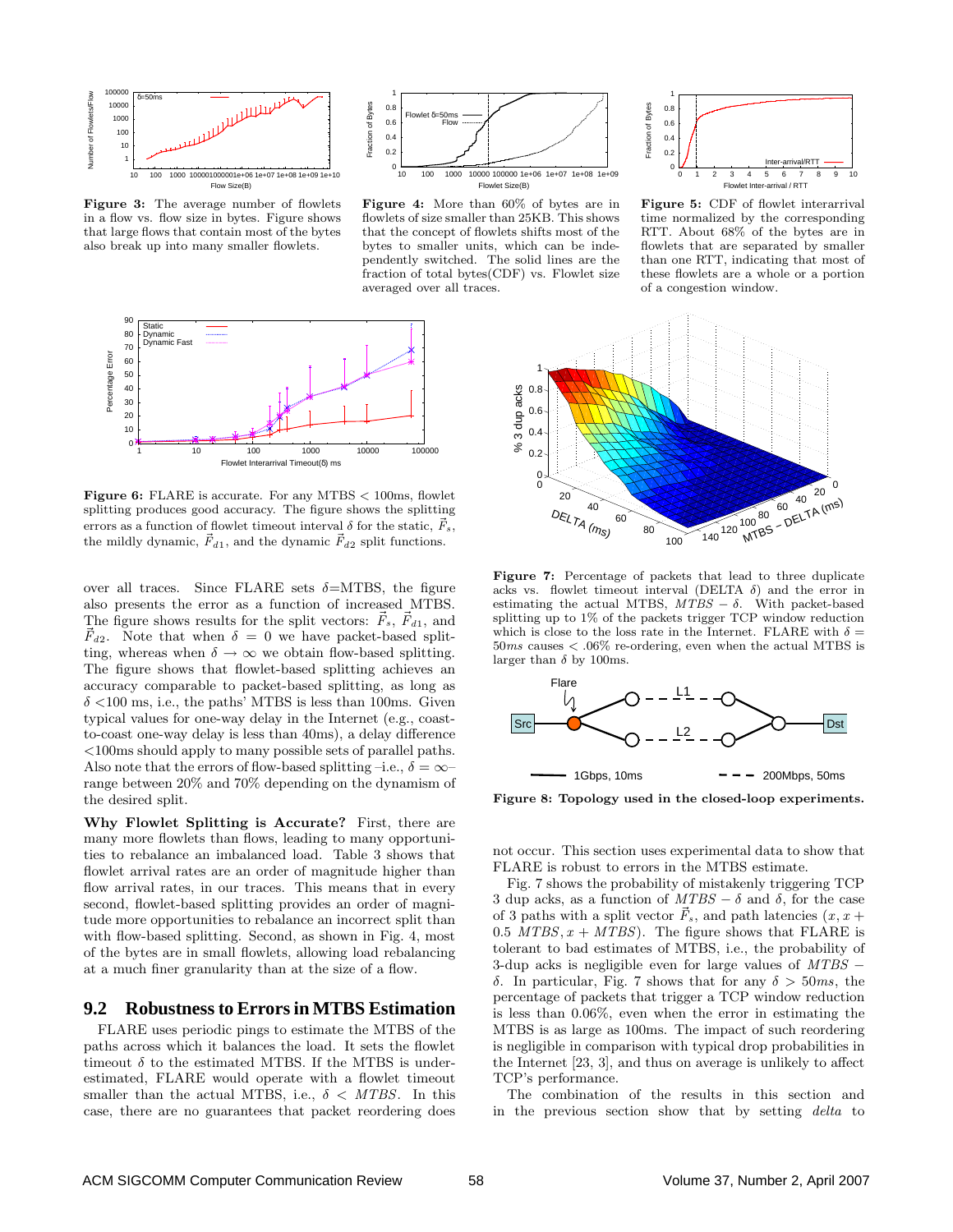| Trace                        | Arrival                         | Rate     | Number of Con-      |                 |  |
|------------------------------|---------------------------------|----------|---------------------|-----------------|--|
|                              | $\left( / \mathrm{sec} \right)$ |          | current Items       |                 |  |
|                              | <b>Flows</b>                    | Flowlets | Flows               | Flowlets        |  |
| LCSout                       | 118.44                          | 1278.84  | 1477.96<br>(2030)   | 29.98(60)       |  |
| Peering                      | 611.95                          | 8661.43  | 8477.33<br>(8959)   | 28.08<br>(56)   |  |
| NLANR-1                      | 3784.10                         | 35287.04 | 47883.33<br>(57860) | 240.12<br>(309) |  |
| $\overline{\text{NLANR-2}}$  | 111.33                          | 2848.76  | 1559.33<br>(1796)   | 50.66<br>(71)   |  |
| $Level2-$                    | 202.47                          | 295.98   | 826.76 (931)        | 1.00(7)         |  |
| <b>ISP</b>                   |                                 |          |                     |                 |  |
| $HighCap-$                   | 697.63                          | 7747.06  | 7080.26 (7683)      | 54.01 (98)      |  |
| Peering                      |                                 |          |                     |                 |  |
| $\overline{\text{LowCap}}$   | 29.11                           | 345.13   | 446.69(769)         | 5.50(32)        |  |
| Peering                      |                                 |          |                     |                 |  |
| LBNL                         | 283.18                          | 2177.63  | 3265.82<br>(3786)   | 43.12<br>(94)   |  |
| CESCA                        | 4964.36                         | 46407.65 | 71667.36<br>(78640) | 476.83<br>(598) |  |
| <b>CENIC</b>                 | 305.59                          | 3206.75  | (4368)<br>3880.80   | 72.49<br>(112)  |  |
| $\overline{\text{NL}}$ ANR-3 | 386.00                          | 6838.35  | 7419.30<br>(8406)   | 112.27<br>(177) |  |
| Abilene                      | 2730.70                         | 21807.54 | 22589.67<br>(24415) | 351.74<br>(465) |  |

Table 3: Flowlets arrive at a much higher rate than flows; but there are many fewer concurrent flowlets than flows. The values outside parenthesis are averages while the numbers inside are the maximum values.



Figure 9: Error as a function of the flowlet table size for the three split vectors,  $\vec{F}_s$ ,  $\vec{F}_{d1}$ ,  $\vec{F}_{d2}$ . The solid line shows the average error across all traces while the errorbars are one standard deviation long. FLARE achieves low errors without storing much state. A table of  $10^3$  five-byte entries is enough for the studied traces. The figure also shows the error for flow-switching, averaged over all traces, and the three split vectors. In contrast, error in flowswitching stabilizes only at table size of  $10^6$ .

 $max(MTBS, estimate, 50ms)$ , FLARE obtains good accuracy (as shown in Fig. 6) and high robustness to errors in MTBS estimation (as shown in Fig. 7). In §9.5, we support these results further by showing FLARE's accuracy and robustness as functions of the dynamism of the split vector and we compare FLARE with other splitting schemes.

#### **9.3 Negligible Overhead**

An important result of this paper is the tiny overhead incurred by flowlet-based splitting. FLARE requires a router to perform a single hash operation per packet and maintain a few KB hash table, which easily fits into the router's cache. We have estimated the required hash table size by plotting the splitting error as a function of the size of the hash table. Fig. 9 shows the error in our traces for both the static split vector  $\vec{F}_s$  and the dynamic vectors  $\vec{F}_{d1}$ ,  $\vec{F}_{d2}$ . It reveals that the errors converge for a table size as small as  $10^3$  entries.

Compare the overhead of flowlet-based splitting with flowbased splitting. Flow-based splitting requires per-flow state to maintain the flow-to-path assignment. Fig. 9 shows the average splitting error for flow-based splitting as a function of the hash table size. The table required by flow-based splitting is more than three orders of magnitude larger than flowlet splitting.

Why Does Flowlet Switching Require Only a Small



Figure 10: Closed-Loop Simulation showing that packet switching hurts end2end goodput considerably. Total goodput of the network vs. delay difference between the set of parallel paths. As delay difference increases, packet switching is more likely to re-order packets huring the goodput of TCP flows.



Figure 11: Closed-Loop Simulation shows that the inaccuracy of flow-based splitting hurts end2end goodput. Between  $[220, 400]s$ , one of the paths in Fig. 8 sees an extra 150Mbps of cross traffic. Traffic is split 20%-80% during this period to account for the change in available bandwidth (50Mbps on one path and 200Mbps on the other). Flow-splitting results in less goodput during this period as it is unable to move ongoing flows away from the congested path.

Table? At first, it seems contradictory that we need a smaller table to track flowlets though there are many more flowlets than flows. the large number of flowlets in a trace, FLARE only needs to maintain state for concurrently active flowlets, i.e., flowlets that have packets in flight, in the network. Table 3 shows that the average number of concurrent flowlets is many orders of magnitude smaller than the number of concurrent flows. Indeed the maximum number of concurrent flowlets in our traces never exceeds a few hundreds. To track these flowlets without collision, the router needs a hash table of about a thousand entries, which is relatively cheap.

#### **9.4 Closed-Loop Simulations of FLARE**

Trace-driven simulations capture the characteristics of Internet traffic, but cannot observe how TCP's congestion control interacts with FLARE. To investigate that issue, we implement a closed-loop simulator in ns-2. We use a simple topology with two parallel paths shown in Fig. 8. the traffic split ratio  $\dot{F}_s = (0.5, 0.5)$  matches the bottleneck capacities:  $L1 = L2 = 200Mb/s$ . A splitting agent (e.g., FLARE) splits traffic across these parallel paths. Our simulations have bandwidth delay product buffers, DropTail queues, 1500 byte packets, and traffic on the reverse paths. We play the traces in §7 to generate the flow arrivals and the corresponding transfer sizes. Flows that stall for more than one minute are terminated to prevent the number of flows in the simulation from increasing indefinitely. Packet arrivals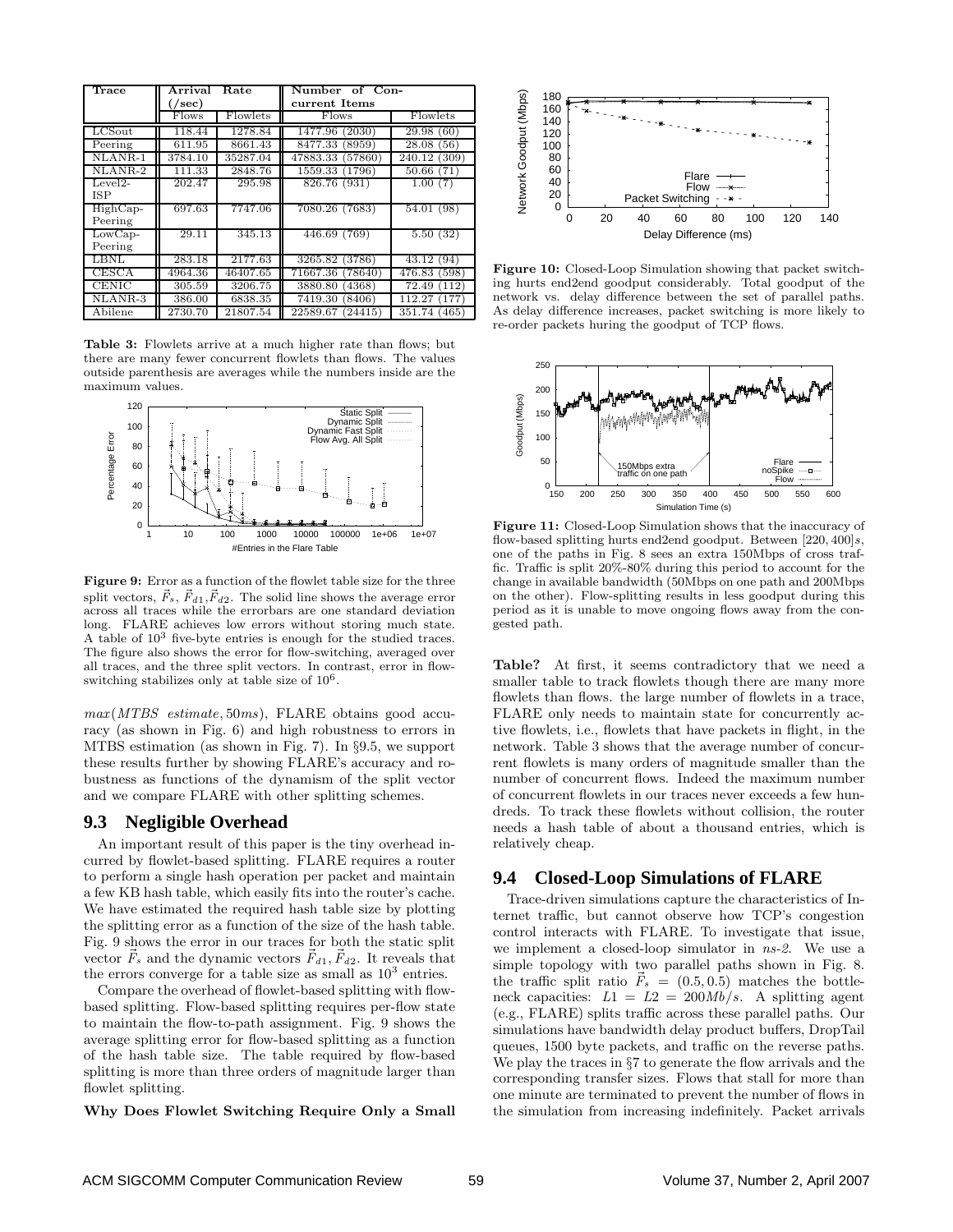

Figure 12: Comparison between various splitting schemes. FLARE is significantly more accurate than flow-based, S-HASH, and BINbased splitting schemes and its robustness to reordering is an order of magnitude higher than packet-based splitting. We show the mean (solid bars) and standard deviation (thin lines) of the splitting error and percentage of 3-dupacks averaged across traces for static, mildly dynamic, and dynamic split vectors. The experiment uses  $\delta = 50$  ms and MTBS=70 ms. FLARE's reorderings arise from this assumed estimation error. When  $\delta$ =MTBS, FLARE shows no reordering. Note S-HASH cannot be run with dynamic splits.

and the congestion windows are dictated by the events that occur during a simulation.

Our closed-loop simulations, detailed below, show that:

- FLARE interacts benignly with TCP timers and congestion control. In particular, splitting a TCP flow across multiple paths using flowlet switching has no negative impact on TCP throughput.
- End-to-end goodput improves with FLARE. Packet-based splitting reduces the end-to-end goodput when the parallel paths differ in latency, whereas flow-based splitting hurts end-to-end goodput when the traffic splits change dynamically.

While, the results in the previous sections focus on splitting errors and the probability of 3 dup-acks, the results below focus on end-to-end performance, particularly network goodput. Fig. 10 evaluates the impact of reordering on goodput as the delay difference between the two paths increases. The figure reveals two important results. First, reordering caused by packet-based splitting significantly hurts goodput. In fact, high-rate flows suffer the most because their larger congestion windows make it more likely that reordering will cause three dupacks. Second, FLARE can split the same TCP flow down paths whose one-way latencies are different by as much as 100ms without adversely interacting with TCP timers or hurting TCP throughput. This is because flows tend to use both paths and hence, the averaging employed by TCP timers ends up with a weighted average of the two latencies. Further, the TCP RTO estimator is highly conservative–it uses four times the variance in RTT [24].

Fig. 11 shows that the poor accuracy of flow splitting hurts network goodput. Between  $t = [220, 400]s$ , one of the paths sees an extra 150Mbps load. During this period, traffic that was split evenly between the two paths is now split at 20%-80% because the loaded path only has 50Mbps of available capacity in contrast to 200Mbps on the unloaded path. Flow-splitting cannot move ongoing flows away from the congested path. This congests the overloaded path, results in a high drop rate, and reduces the overall goodput. FLARE, on the other hand, reacts quickly and ensures that both ongoing and new flows get to spend some time on each of the two paths avoiding any flow from being starved. It is worth noting here that Flare succeeds in splitting a TCP flow down multiple paths that have different available bandwidth and is not affected by transient congestion.

#### **9.5 Comparison with Other Splitting Schemes**

We compare FLARE with other splitting schemes vis-a-vis splitting errors and TCP disturbance. The experiments are for  $\delta$ =50ms and MTBS=70ms, which accounts for potential errors in the estimation of MTBS.

Fig. 12 shows the results for static, mild dynamic, and dynamic split vectors. The figure shows that FLARE is a good tradeoff between accuracy, responsiveness, and robustness to reordering. Its errors are significantly lower than flow-based, S-HASH, and BIN-based splitting schemes, and its tendency to trigger TCP congestion window reduction is negligible.

FLARE's advantages are most prominent when split vectors are dynamic. In this case, FLARE is almost as responsive as packet-based splitting. In contrast, flow-based splitting overshoots the desired splits by 60%, on average. Packet-based splitting triggers 3 dup ack events at a rate comparable to or higher than the loss rate in the Internet [23, 5]. The S-HASH scheme, has a reasonable splitting accuracy for a static split vector, but does not react to dynamic split vectors. The BIN-based splitting scheme, cannot split traffic at granularity smaller than  $\frac{1}{\text{# of bins}}$  and allows packets to be re-ordered when a bin is moved from one path to another.

## **10. CONCLUDING STATEMENTS**

We have introduced the concept of flowlet-switching and developed an algorithm which utilizes flowlets in traffic splitting. Our work reveals several interesting conclusions. First, highly accurate traffic splitting can be implemented with little to no impact on TCP packet reordering and with negligible state overhead. Next, flowlets can be used to make load balancing more responsive, and thus help enable a new generation of realtime adaptive traffic engineering. Finally, the existence and usefulness of flowlets show that TCP burstiness is not necessarily a bad thing, and can in fact be used advantageously.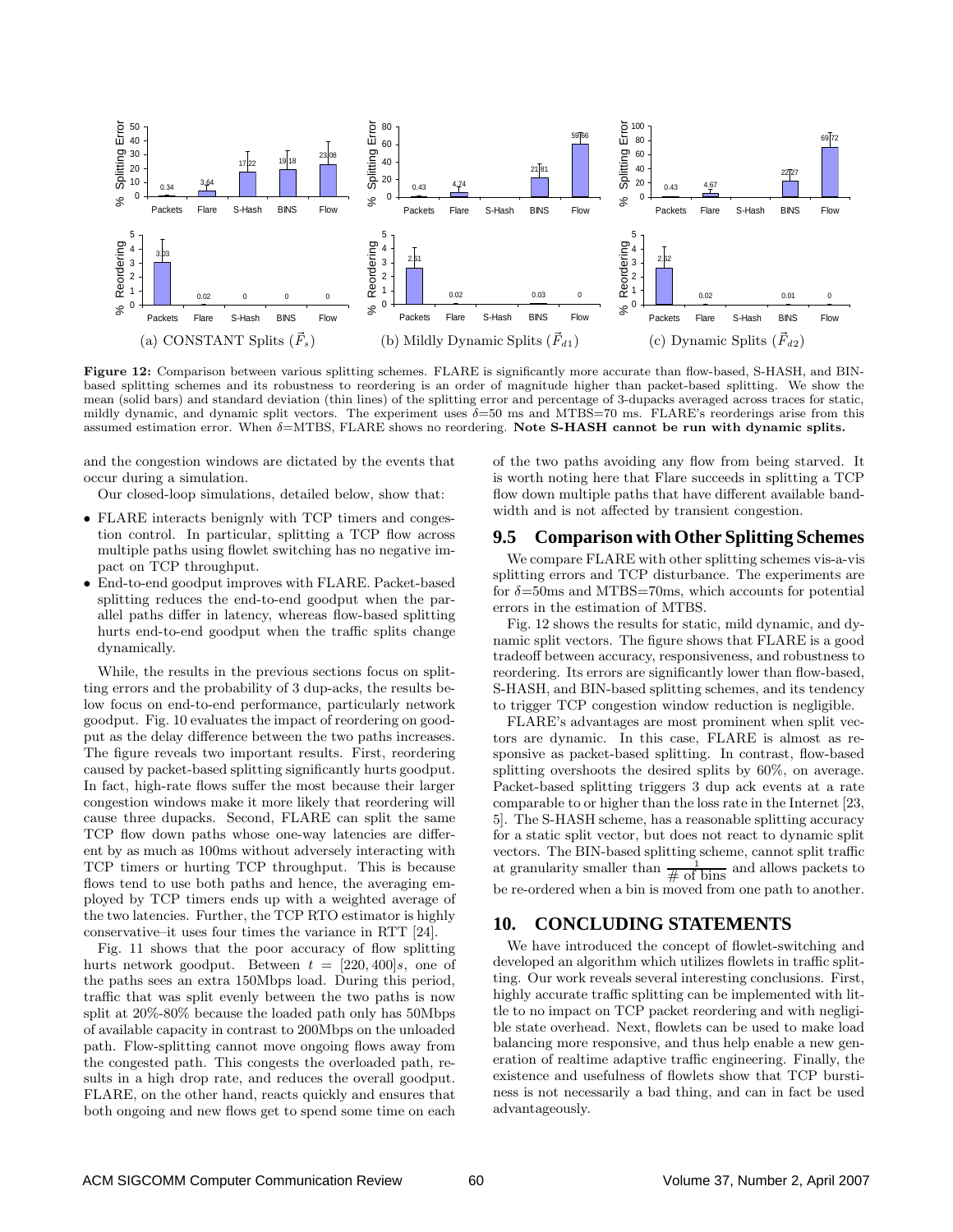#### **11. REFERENCES**

- [1] A. Aggarwal, S. Savage, and T. Anderson. Understanding the performance of TCP pacing. In INFOCOM, 2000.
- [2] A. Akella, S. Seshan, and A. Shaikh. Multihoming Performance Benefits: An Experimental Evaluation of Practical Enterprise Strategies. In USENIX Tech. Conf., 2004.
- [3] M. Allman, W. Eddy, and S. Ostermann. Estimating loss rates with tcp. ACM Performance Evaluation Review, 2003.
- [4] S. Amstutz. Burst switching—an update. In IEEE Commun. Mag., 1986.
- [5] D. Andersen, A. Snoeren, and H. Balakrishnan. Best-path vs. multi-path overlay routing. In ACM IMC, 2003.
- [6] J. C. R. Bennett, C. Partridge, and N. Shectman. Packet Reordering is not Pathological Network Behavior. In Transactions on Networking, 1999.
- [7] E. Blanton and M. Allman. On making tcp more robust to packet reordering. In ACM Computer Communication Review, 2002.
- [8] J. E. Burns, T. J. Ott, A. E. Krzesinski, and K. E. Muller. Path Selection and Bandwidth Allocation in MPLS Networks. Perform. Eval, 2003.
- [9] Z. Cao, Z. Wang, and E. W. Zegura. Performance of hashing-based schemes for internet load balancing. In IEEE INFOCOM, 2000.
- [10] C. N. Chuah and C. Diot. A tier-1 isp prespective: Design principles & observations of routing behavior. In PAM, 2002.
- [11] Cisco express forwarding (cef). Cisco white paper, Cisco Systems., July 2002.
- [12] A. Elwalid, C. Jin, S. H. Low, and I. Widjaja. MATE: MPLS Adaptive Traffic Engineering. In INFOCOM, 2001.
- [13] B. Fortz and M. Thorup. Internet Traffic Engineering by Optimizing OSPF Weights in a Changing World. In INFOCOM, 2000.
- [14] B. Fortz and M. Thorup. Optimizing OSPF Weights in a Changing World. In IEEE JSAC, 2002.
- [15] R. G. Gallager. In *Discrete Stochatic Processes*, 1996.
- [16] H. Jiang and C. Dovrolis. The origin of tcp traffic burstiness in short time scales. Technical report, Georgia Tech., 2004.
- [17] Junos 6.3 internet software routing protocols configuration guide. www.juniper.net/techpubs/software/junos/junos63/swconfig63-

routing/html/. [18] S. Kandula, D. Katabi, B. Davie, and A. Charny. Walking

- the Tightrope: Responsive yet Stable Traffic Engineering. In SIGCOMM, 2005.
- [19] S. Katti, C. Blake, D. Katabi, E. Kohler, and J. Strauss. M&M: Passive measurement tools for internet modeling. In ACM IMC, 2004.
- [20] M. Laor and L. Gendel. The effect of packet reordering in a backbone link on application throughput. IEEE Network, 2002.
- [21] R. Ludwig and R. Katz. The eifel algorithm: Making TCP robust against spurious retransmissions. In ACM CCR, 2000.
- [22] K. Papagiannaki, N. Taft, and C. Diot. Impact of flow dynamics on traffic engineering design principles. In INFOCOM, Hong Kong, March 2004.
- [23] V. Paxson. End-to-end internet packet dynamics. ACM TON, 1999.
- [24] V. Paxson and M. Allman. Computing tcp's retransmission timer, 2000. IETF RFC 2988.
- [25] S. Rost and H. Balakrishnan. Rate-aware splitting of aggregate traffic. Technical report, MIT, 2003.
- [26] M. Roughan, A. Greenberg, C. Kalmanek, M. Rumsewicz, J. Yates, and Y. Zhang. Experience in measuring backbone traffic variability: Models, metrics, measurements and meaning. In IMW, 2002.
- [27] M. Shreedhar and G. Varghese. Efficient fair queueing using deficit round robin. In SIGCOMM, 1995.
- [28] C. Villamizar. MPLS Optimized Multipath (MPLS-OMP), 1999. Internet Draft.
- [29] C. Villamizar. Ospf Optimized Multipath (OSPF-OMP), 1999. Internet Draft.
- [30] H. Wang, H. Xie, L. Qiu, Y. R. Yang, Y. Zhang, and A. Greenberg. Cope: Traffic engineering in dynamic networks. In ACM SIGCOMM, 2006.
- [31] Y. Wang and Z. Wang. Explicit routing algorithms for internet traffic engineering. In IEEE ICCCN, 1999.
- [32] L. Zhang, S. Shenker, and D. D. Clark. Observations on the dynamics of a congestion control algorithm. In SIGCOMM, 1991.
- [33] M. Zhang et al. RR-TCP: A reordering-robust tcp with dsack. In IEEE ICNP, 2003.
- [34] Y. Zhang, L. Breslau, V. Paxson, and S. Shenker. On the characteristics and origins of internet flow rates. In SIGCOMM, 2002.
- [35] Z.-L. Zhang, V. Ribeiro, S. Moon, and C. Diot. Small-time scaling behaviors of internet backbone traffic. In INFOCOM, 2003.

## **Appendix A: How far can probabilistic assignment be from the desired split ratio?**

As a conceptual model for the fractional splitting of traffic, consider placing balls sequentially in one of  $m$  bins. The bins represent the set of parallel paths, whereas the balls refer to the splitting unit which could be a packet, a flow, or a flowlet. The ball size,  $S_i$  refers to the size of the splitting units, and hence follows a particular distribution: packet size distribution, flow size distribution, or flowlet size distribution. For simplicity, we assume the sizes of the various balls are independent and identically distributed random variables. Let  $N(t)$  denote a random variable for the number of balls to arrive over a time interval (0, t]. For the following it is not needed to specify the nature of the arrival process of balls, though we do assume that  $N(t)$  is independent of the ball sizes,  $S_j$ .<sup>2</sup> The objective is to assign the  $N(t)$ balls to the bins such that the total load is split between the bins according to some given split ratios  $\vec{f} = (f_1, \ldots, f_m), \sum_{i=1}^{m} f_i = 1.$ 

Assume a simple, probabilistic scheme in which each ball is tossed into bin i with probability  $f_i$ , equal to the desired split ratio. Focus on an arbitrary bin i, and let  $I_j^i$  be an indicator variable that denotes the event that ball  $j$  went into bin  $i$ . Then,  $I_j^i = 1$  with probability  $f_i$  and is 0 otherwise. Further,  $I_j^i$  is independent of the indicator variables of other balls. Note,

$$
E[I_j^i - f_i] = 0
$$
, and  $E[(I_j^i - f_i)^2] = f_i(1 - f_i)$ . (5)

Suppose we continue splitting over a time interval (0, t] during which  $N(t)$  balls arrive. The number of bytes sent down tunnel  $i$  during this interval is:

$$
B_i(t) = \sum_{j=1}^{N(t)} I_j^i S_j,
$$

In contrast, the desired split is  $f_i \sum_{j=1}^{N(t)} S_j$  and the deviation from the desired split, normalized by the expected total traffic volume is:

$$
D_i(t) = \frac{\sum_{j=1}^{N(t)} (I_j^i - f_i) S_j}{E\left[\sum_{j=1}^{N(t)} S_j\right]}.
$$

Applying the strong law of large numbers to the right hand side above and noting that the expected value of  $I_j^i - \bar{f}_i$  is zero, (and given that the number of balls to arrive,  $N(t)$  approaches  $\infty$  as  $t \to \infty$  and the expected ball size,  $E[S_j]$ , is finite), then the deviation  $D_i(t)$  approaches 0 with probability one, as  $t \to \infty$ .

<sup>&</sup>lt;sup>2</sup>Alternatively, we could have defined  $N$  in terms of bytes and not time; in particular we could define  $N(b)$  to be the ball number for which the sum of ball sizes first equals or exceeds b bytes. The analysis would follow the same logic and yield the same upper bound, Eq. 13.